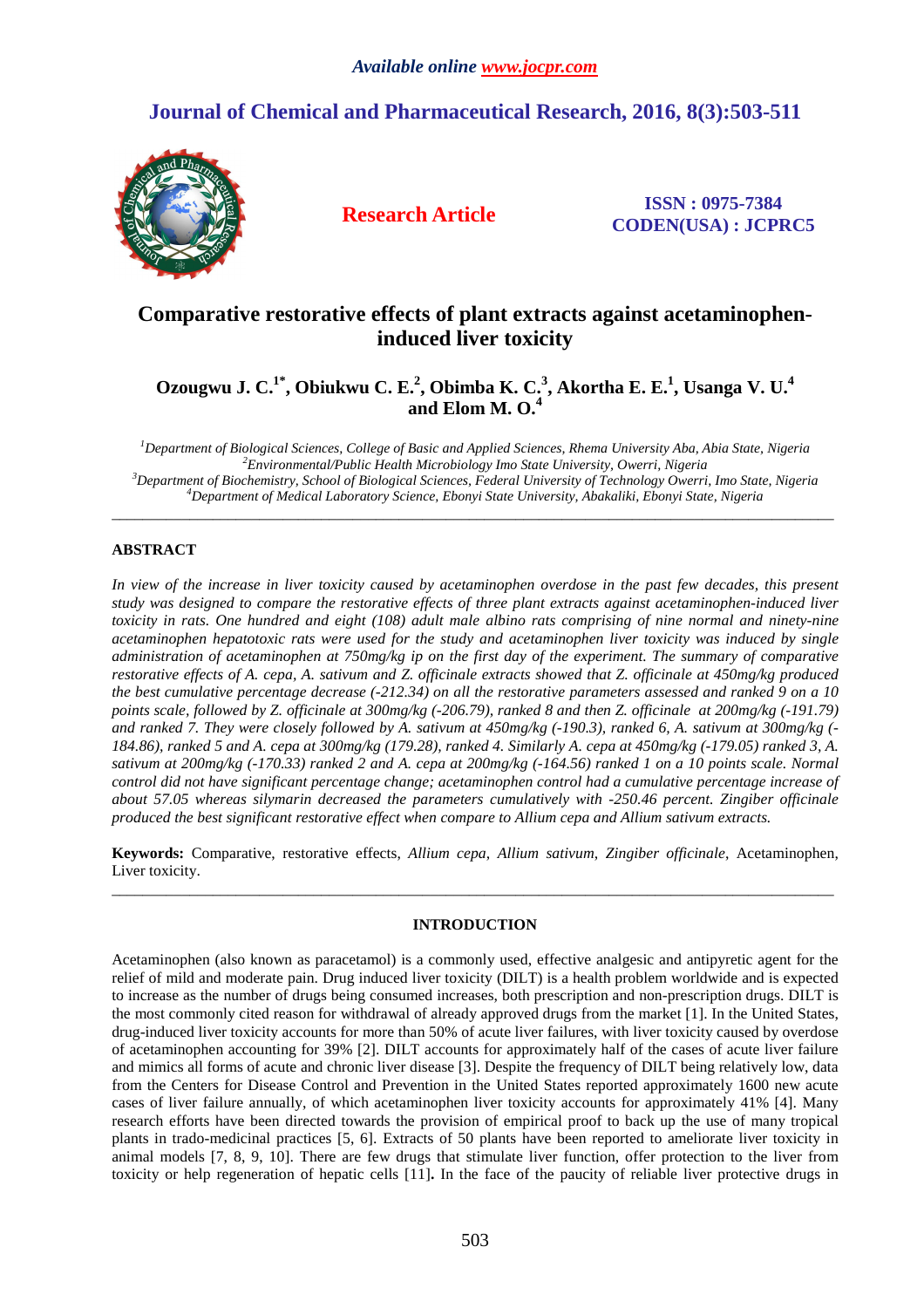modern medicine, herbs will play a good role in the management of various liver toxicity most of which speeds up the natural healing processes of the liver. To rationalize the use of herbs in management of liver toxicity, a comparative scientific study on them is necessary to pin point the strength and weakness of each plant extracts in the management of liver toxicity. This present study was designed to compare the restorative effects of increasing dosage of *Allium cepa (*onions), *Allium sativum* (garlic) and *Zingiber offticinale* (ginger) extracts against acetaminophen induced liver toxicity in rats viz-a-viz alanine aminotransferase (ALT), aspartate aminotransferase (AST), alkaline phosphatase (ALP) and total serum bilirubin (TSB).

\_\_\_\_\_\_\_\_\_\_\_\_\_\_\_\_\_\_\_\_\_\_\_\_\_\_\_\_\_\_\_\_\_\_\_\_\_\_\_\_\_\_\_\_\_\_\_\_\_\_\_\_\_\_\_\_\_\_\_\_\_\_\_\_\_\_\_\_\_\_\_\_\_\_\_\_\_\_

### **EXPERIMENTAL SECTION**

#### **Experimental Animals**

One hundred and eight (108) adult white wistar strain male albino rats (*R. norvegicus*) weighing 200 to 250g were used for the study. They were fed *ad libitum* with 18% crude protein (Guinea feed) commercial feed. They were allowed to acclimatize for two weeks under standard photoperiodic condition in a clean rat cage with three rats per cage in the research laboratory. Analyses were carried out at Physiology and Biochemistry Laboratories, Faculty of Veterinary Medicine, University of Nigeria, Nsukka. All animals were maintained under the standard laboratory condition for temperature (26  $\pm$  2<sup>0</sup>C), humidity (50 $\pm$ 5%) and light (12 hours day length) and were allowed free access to food and water.

#### **Preparation and Extraction**

Fresh healthy each of *A. cepa*, *A. sativum* and *Z. officinale* (2000g) were washed, cut into small pieces and homogenized in a warring blender. The resulting mixture was soaked in two litres of 80% methanol. The mixture was allowed to stand for twenty four hours with intermittent shaking. Following filtration, the filtrate obtained was concentrated to dryness at  $40^{\circ}$ C using a rotary evaporator under reduced pressure. The dried extracts were weighed and then stored in a refrigerator.

#### **Acetaminophen-induced Liver Toxicity in Rats**

The minimum dose of acetaminophen that causes death in rats is 1060mg/kg and the median lethal dose  $(LD_{50})$  is 765mg/kg [12]. Acetaminophen liver toxicity was induced by single administration of solution of acetaminophen at 750mg/kg intraperitoneally. After 4 days only rats with ALT levels above 65U/l were considered hepatotoxic and used for the study. Several researchers have induced liver toxicity in rats by single administration of solution of acetaminophen on rats at 750mg/kg ip [13]**.** 

#### **Experimental Methodology**

The study was carried out on acetaminophen- induced hepatotoxic rats for three months. The experimental design was the three by three Latin square design. One hundred and eight rats used were divided into two major groups:

Group I: Nine non hepatotoxic rats (non-hepatotoxic control). Group II: Ninety-nine acetaminophen induced hepatotoxic rats.

The group I rats were three rats each in three different cages and each received 1ml/kg of 5% methanol solution daily throughout the duration of the study.

The Group II rats (acetaminophen induced hepatotoxic rats) were divided into 5 subgroups (IIa, IIb, IIc, IId, IIe). The subgroups IIa was the acetaminophen hepatotoxic control (three rats) and were replicated thrice and had three rats each which received 750mg/kg of acetaminophen only [15, 16]. Subgroups IIb, IIc and IId were divided into 3 replicates (IIb<sub>1</sub>, IIb<sub>2</sub>, IIb<sub>3</sub>, IIc<sub>1</sub>, II<sub>c2</sub>, II<sub>c3</sub> and II<sub>d1</sub>, II<sub>d2</sub>, II<sub>d3</sub>) respectively each replicate had 3 rats and received 200mg/kg, 300mg/kg or 450mg/kg of *A. cepa, A. sativum and* Z*. officinale* extracts daily. The subgroups IIa and IIe was the acetaminophen hepatotoxic control and standard (nine rats each) and were each replicated thrice, had three rats each and received 750mg/kg of acetaminophen [14, 15] and 100mg/kg of antihepatotoxic drug silymarin [16]. The different biochemical parameters assessed were determined first before the start of the study and subsequently monthly for the duration of the study. Blood samples were collected from the rat through the eye monthly for analysis. Serum was obtained by centrifugation (5000rpm for 10 mins) and stored at -20 $^{\circ}$ C prior to analysis.

#### **Biochemical Studies**

Serum alanine aminotransferase and aspartate aminotransferase levels were determined by colorimetric method of [17] and absorbance was read at 505nm using spectrophotometer. Alkaline phosphatase level in serum was determined by the method of [18]. Serum was incubated with disodium phenylphosphate as substrate buffered at P<sup>H</sup> 10 for 15 minutes at 37<sup>o</sup>C. The hydrolytic products, phenol was condensed with 4-amino antipyrine and then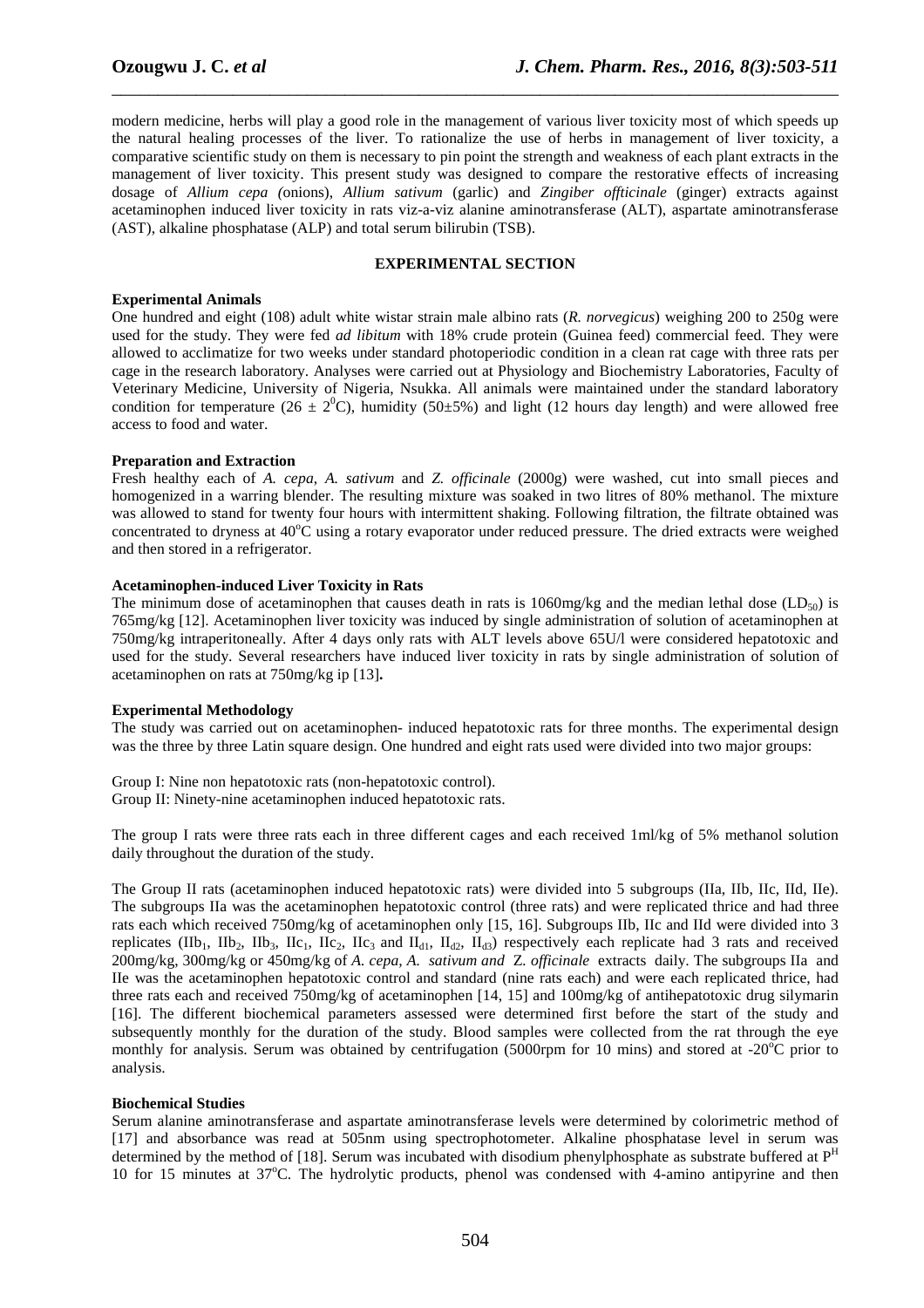oxidized with alkaline ferrcyanide and the red complex developed was read at 510nm using spectrophotometer. Total serum bilirubin was determined following the method of [19]**.** Diazotised sulphonilic acid reacts with bilirubin in diluted serum and forms purple colored azobilirubin which was read at 540nm using spectrophotometer.

\_\_\_\_\_\_\_\_\_\_\_\_\_\_\_\_\_\_\_\_\_\_\_\_\_\_\_\_\_\_\_\_\_\_\_\_\_\_\_\_\_\_\_\_\_\_\_\_\_\_\_\_\_\_\_\_\_\_\_\_\_\_\_\_\_\_\_\_\_\_\_\_\_\_\_\_\_\_

# **Statistical Analysis**

The data collected was pooled and analyzed for their central tendencies using descriptive statistic, values were given as mean ± standard deviation of the observations. Analysis of variance and LSD was employed to test the significant differences (P < 0.05) among treatment means. All analyses were performed using SPSS for windows statistical software package version 16. The resulting outputs were presented in figures and table.

### **RESULTS AND DISCUSSION**

*A. cepa* reduced alanine aminotransferase level in a dose dependent fashion across the duration of study with *A. cepa* at 200mg/kg reducing alanine aminotransferase level by 15.79%, at 300mg/kg it was reduced by 20.67% whereas at 450mg/kg it was lowered by 21.99% after the duration of treatments when compared to acetaminophen control at week 4. *A. sativum* reduced alanine aminotransferase level in a dose independent fashion across the duration of study with *A. sativum* at 200mg/kg reducing alanine aminotransferase level by 23.77%, at 300mg/kg it was reduced by 24.28% while at 450mg/kg it was lowered by 19.61% after the duration of treatments compared with acetaminophen control at week 4 (Figure 1). *Z. officinale* reduced alanine aminotransferase level in a dose dependent fashion across the duration of study with *Z. officinale* at 200mg/kg reducing alanine aminotransferase level by 20.58% at 300mg/kg it was reduced by 21.94% whereas at 450mg/kg it was reduced by 22.23% after the duration of treatments. Silymarin at 100mg/kg reduced alanine aminotransferase level by 30.15% after the duration of treatment compared with acetaminophen control at week 4 (Figure 1). Normal control had no significant effect on alanine aminotransferase level whereas the acetaminophen treated control raised alanine aminotransferase level by 8.19%. Among the extracts studied, after the duration of treatment, *A. sativum* at 300mg/kg bw ip was the most potent in reducing alanine aminotransferase level reducing it by 24.28%, *A. sativum* at 200mg/kg followed with 23.77%, *Z. officinale* at 450mg/kg was next with 22.23% and *A. cepa* at 450mg/kg with 21.98%. The comparative restorative effects of plant extracts studied, compared with normal control, acetaminophen control and silymarin, indicated that *A. sativum* at 300mg/kg bw ip caused significant percentage reduction in alanine aminotransferase level quite comparable to that of silymarin standard drug at 100mg/kg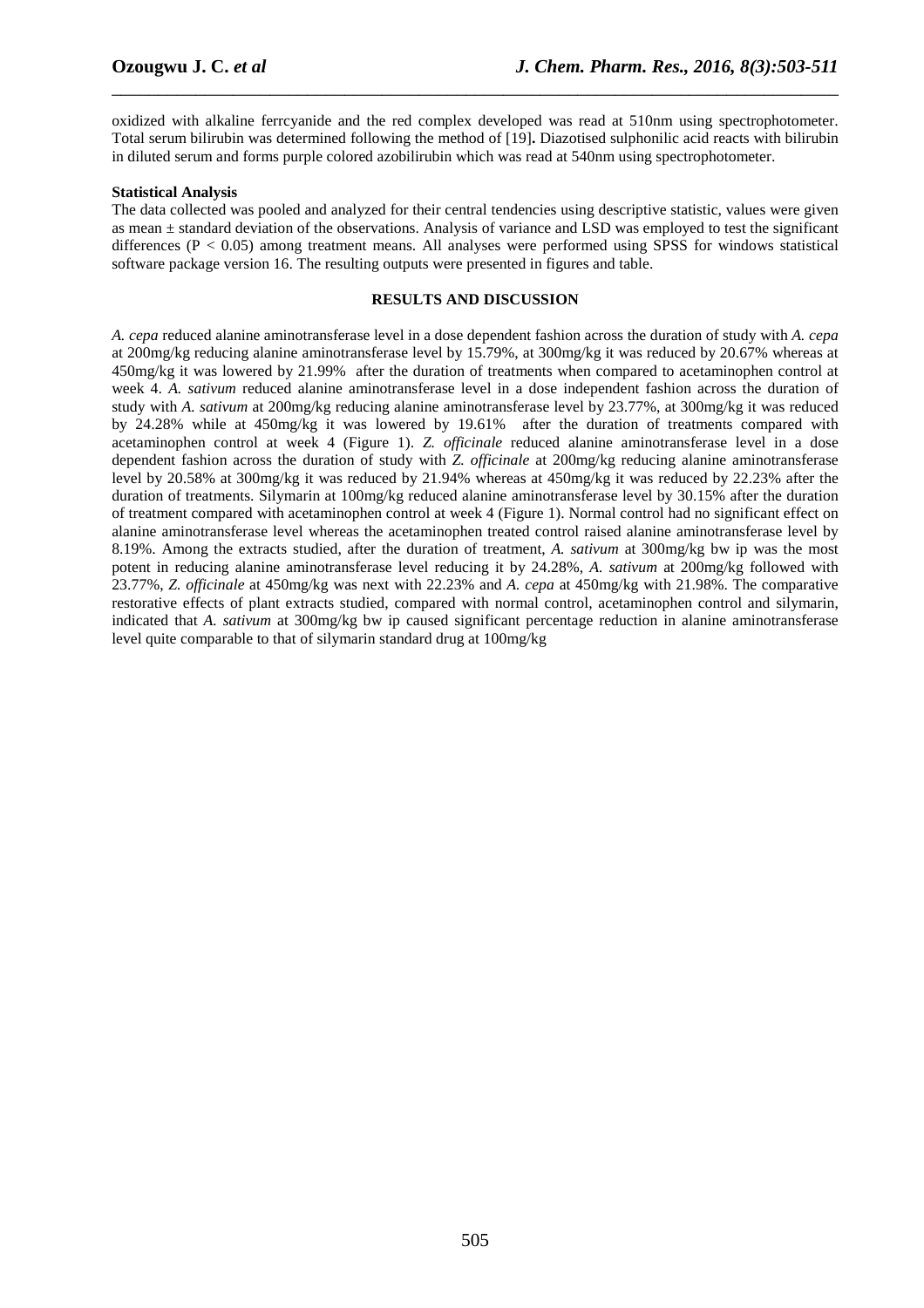

\_\_\_\_\_\_\_\_\_\_\_\_\_\_\_\_\_\_\_\_\_\_\_\_\_\_\_\_\_\_\_\_\_\_\_\_\_\_\_\_\_\_\_\_\_\_\_\_\_\_\_\_\_\_\_\_\_\_\_\_\_\_\_\_\_\_\_\_\_\_\_\_\_\_\_\_\_\_

*ME = 5% Methanol solution represents the Non- hepatotoxic control, PARA = Acetaminophen negative control, AC = Allium cepa, AS = Allium sativum, ZO = Zingiber officinale and SL= Silymarin representing hepatotoxic control.* 

*A. cepa* reduced aspartate aminotransferase level in a dose independent fashion across the duration of study with *A. cepa* at 200mg/kg reducing aspartate aminotransferase level by 41.77% at 300mg/kg it was reduced by 39.57% whereas at 450mg/kg it was lowered by 38.59% after the duration of the treatments when compared to acetaminophen control at week 4. *A. sativum* reduced aspartate aminotransferase level in a dose independent fashion across the duration of study with *A. sativum* at 200mg/kg reducing aspartate aminotransferase level by 44.93% at 300mg/kg it was reduced by 43.75% while at 450mg/kg it reduced it by 44.79% after the duration of treatments compared with acetaminophen control at week 4 (Figure 2). *Z. officinale* reduced aspartate aminotransferase level in a dose independent fashion across the duration of study with *Z. officinale* at 200mg/kg reducing aspartate aminotransferase level by 52.72% at 300mg/kg it was reduced by 59.60% whereas at 450mg/kg it reduced it by 51.38% after the duration of treatment. Silymarin at 100mg/kg reduced aspartate aminotransferase level by 62.26% after the duration of treatment compared with acetaminophen control at week 4 (Figure 2). Normal control had no significant effect on aspartate aminotransferase level whereas the acetaminophen treated control raised aspartate aminotransferase level by 8.97%. Among the extracts studied, after the duration of treatment, *Z. officinale* at 200mg/kg was the most effective in reducing aspartate aminotransferase level, reducing it by 59.72%, *Z. officinale* at 300mg/kg followed with 59.60%, *Z. officinale* at 450mg/kg was next with 51.38% and *A. sativum* at 200mg/kg with 44.93%. The comparative effects of the increasing dosage of the plant extracts studied, compared with normal control, acetaminophen control and silymarin, indicated that *Z. officinale* at 200mg/kg caused significant percentage reduction in aspartate aminotransferase level quite comparable to that of silymarin standard drug at 100mg/kg.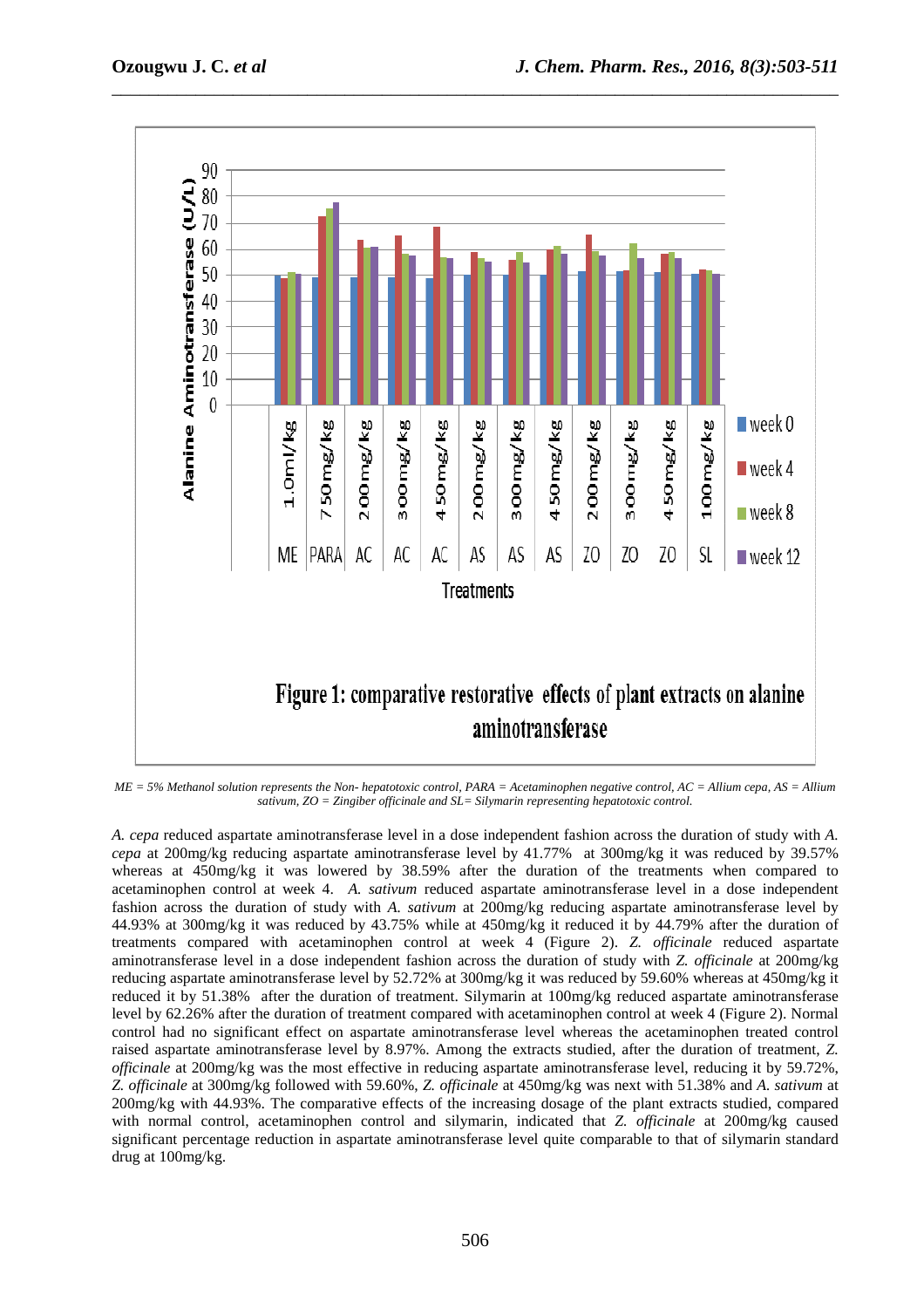

*ME = 5% Methanol solution represents the Non- hepatotoxic control, PARA = Acetaminophen negative control, AC = Allium cepa, AS = Allium sativum, ZO = Zingiber officinale and SL= Silymarin representing hepatotoxic control.* 

*A. cepa* reduced alkaline phosphatase level in a dose independent manner across the duration of study with *A. cepa* at 200mg/kg reducing alkaline phosphatase level by 52.94%, at 300mg/kg it was reduced by 53.77% whereas at 450mg/kg it was lowered by 50.68% after the duration of treatments when compared to acetaminophen control at week 4. *A. sativum* reduced alkaline phosphatase level in a dose dependent manner across the duration of the study with *A. sativum* at 200mg/kg reducing alkaline phosphatase level by 53.17%, at 300mg/kg it was reduced by 54.08% while at 450mg/kg it was reduced by 54.75% after the duration of treatments compared with acetaminophen control at week 4 (Figure 3). *Z. officinale* reduced alkaline phosphatase level in a dose independent manner across the duration of the study with *Z. officinale* at 200mg/kg reducing alkaline phosphatase level by 54.63%, at 300mg/kg it was reduced by 56.90% whereas at 450mg/kg it was reduced by 56.85% after the duration of treatment. Silymarin at 100mg/kg reduced alkaline phosphatase level by 75.70% after the duration of treatment compared with acetaminophen control at week 4 (Figure 3). Normal control had no significant effect on alkaline phosphatase level whereas the acetaminophen treated control raised alkaline phosphatase level by 6.00%. Among the extracts studied, after the duration of treatment, *Z. officinale* at 300mg/kg was the most potent in reducing alkaline phosphatase level reducing it by 56.90%, *Z. officinale* at 450mg/kg followed with 56.85%, *A. sativum* at 450mg/kg was next with 54.75% and *Z. officinale* at 200mg/kg with 54.63%. The comparative effects of the increasing dosage of the plant extracts studied, compared with normal control, acetaminophen control and silymarin, indicated that *Z. officinale* at 300mg/kg caused significant percentage reduction in alkaline phosphatase level that is close to that of silymarin standard drug at 100mg/kg.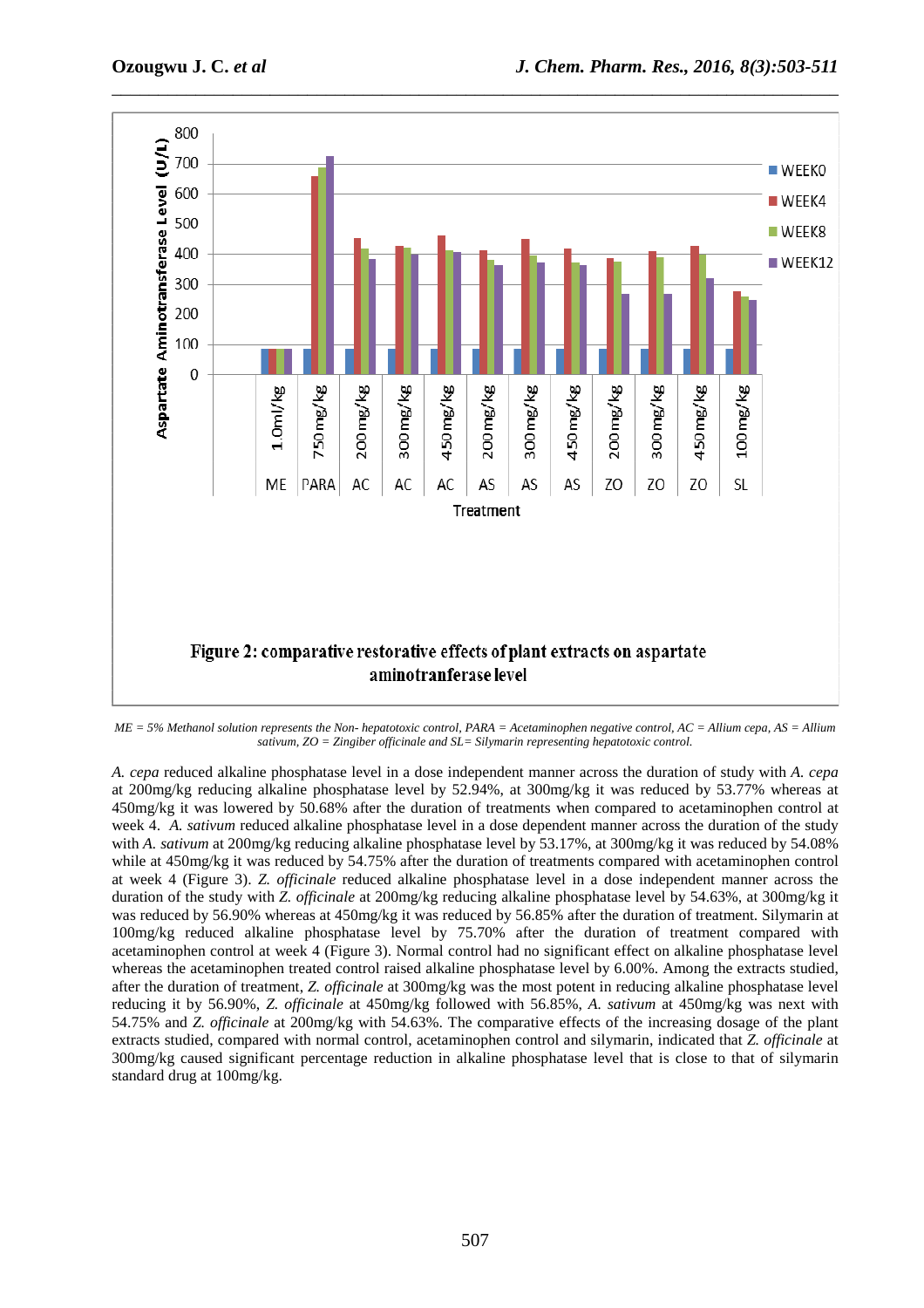

*ME = 5% Methanol solution represents the Non- hepatotoxic control, PARA = Acetaminophen negative control, AC = Allium cepa, AS = Allium sativum, ZO = Zingiber officinale and SL= Silymarin representing hepatotoxic control.* 

*A. cepa* reduced total serum bilirubin level in a dose dependent manner across the duration of study with *A. cepa* at 200mg/kg reducing total serum bilirubin level by 54.06%, at 300mg/kg it was reduced by 65.27% whereas at 450mg/kg it was lowered by 67.79% after the duration of treatments when compared to acetaminophen control at week 4. *A. sativum* reduced total serum bilirubin level in a dose dependent manner across the duration of the study with *A. sativum* at 200mg/kg reducing total serum bilirubin level by 48.46%, at 300mg/kg it was reduced by 62.75% while at 450mg/kg it was reduced by 71.15% after the duration of treatments compared with acetaminophen control at week 4 (Figure 4). *Z. officinale* reduced total serum bilirubin level in a dose dependent manner across the duration of study with *Z. officinale* at 200mg/kg reducing total serum bilirubin level by 56.86%, at 300mg/kg it reduced it by 68.35% whereas at 450mg/kg it was reduced by 73.95% after the duration of treatment. Silymarin at 100mg/kg reduced total serum bilirubin level by 82.35% after the duration of treatment compared with acetaminophen control at week 4 (Figure 4). Normal control had no significant effect on total serum bilirubin level whereas the acetaminophen treated control raised total serum bilirubin level by 33.89%. Among the extracts studied, after the duration of treatment, *Z. officinale* at 450mg/kg was the most potent in reducing total serum bilirubin, reducing it by 73.95%, *A. sativum* at 450mg/kg followed with 71.15%, *Z. officinale* at 300mg/kg was next with 68.35% and *A. cepa* at 450mg/kg followed with 67.79%. The comparative effects of the increasing dosage of the plant extracts studied, compared with normal control, acetaminophen control and silymarin, indicated that *Z. officinale* at 450mg/kg caused significant percentage reduction in total serum bilirubin level similar to that of silymarin standard drug at 100mg/kg.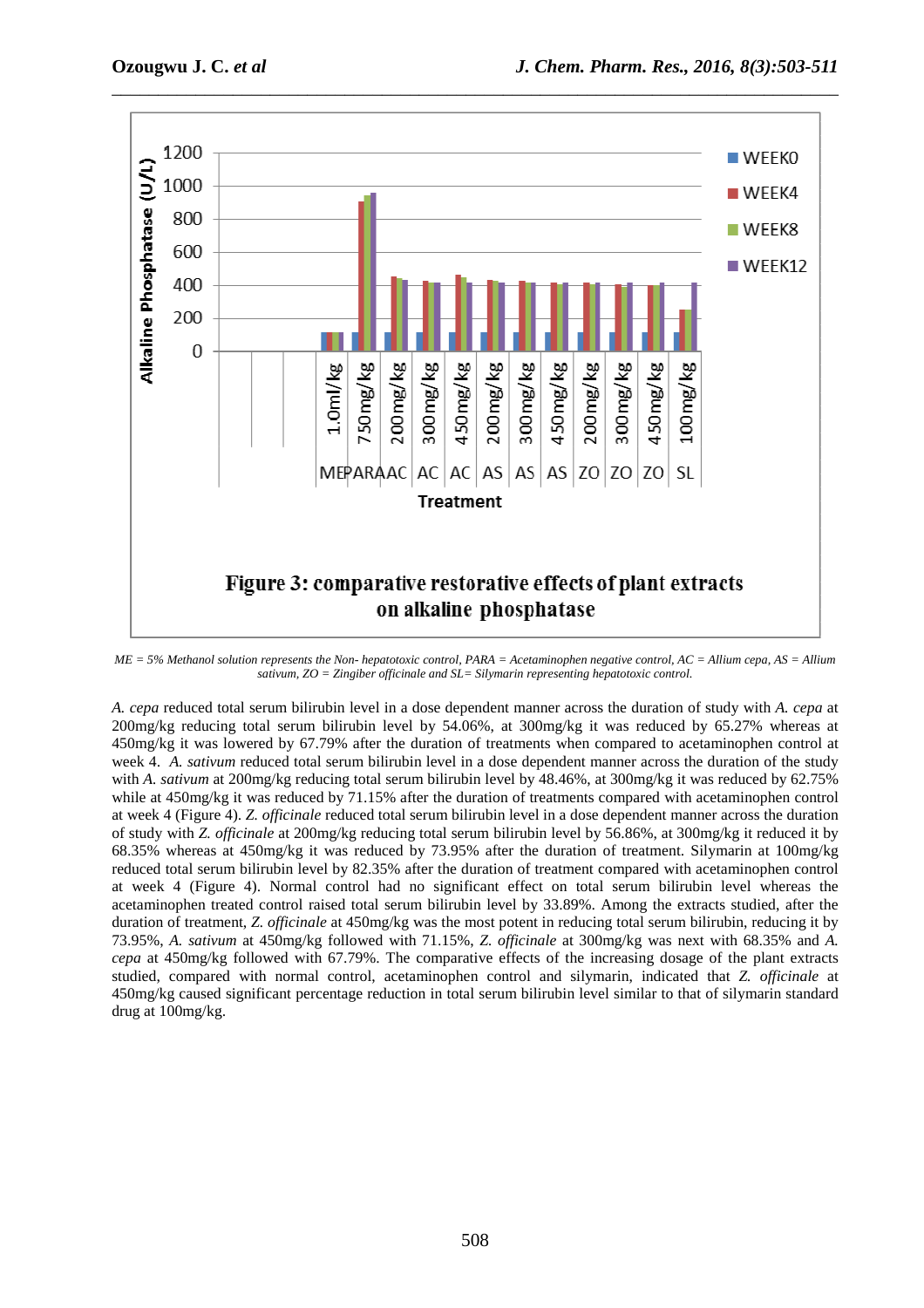

*ME = 5% Methanol solution represents the Non- hepatotoxic control, PARA = Acetaminophen negative control, AC = Allium cepa, AS = Allium sativum, ZO = Zingiber officinale and SL= Silymarin representing hepatotoxic control.* 

The summary of comparative restorative effects of the increasing dosages (200, 300 and 450mg/kg) of *A. cepa, A. sativum* and *Z. officinale* extracts showed that *Z. officinale* at 450mg/kg produced the best cumulative percentage decrease (-212.34) on all the restorative parameters assessed and ranked 9 on a 10 points scale (Table 1), followed by *Z. officinale* at 300mg/kg (-206.79), ranked 8 and then *Z. officinale* at 200mg/kg (-191.79) and ranked 7 after the study. They are closely followed by *A. sativum* at 450mg/kg (-190.3), ranked 6, *A. sativum* at 300mg/kg (-184.86), ranked 5 and *A. cepa* at 300mg/kg (179.28), ranked 4. Similarly *A. cepa* at 450mg/kg (-179.05) ranked 3, *A. sativum* at 200mg/kg (-170.33) ranked 2 and *A. cepa* at 200mg/kg (-164.56) ranked 1 on a 10 points scale. Normal control did not have significant percentage change; acetaminophen control had a cumulative percentage increase of about 57.05 whereas silymarin decreased the parameters cumulatively with -250.46 percent.

| Table 1: Summary of Restorative Effects of Plant Extracts on Acetaminophen Induced Hepatotoxic Rats |  |  |  |  |  |  |  |  |  |  |
|-----------------------------------------------------------------------------------------------------|--|--|--|--|--|--|--|--|--|--|
|-----------------------------------------------------------------------------------------------------|--|--|--|--|--|--|--|--|--|--|

|                  | <b>Restorative Parameters</b> |                          |          |          | <b>Total % Change</b> | Rank           |                                   |  |
|------------------|-------------------------------|--------------------------|----------|----------|-----------------------|----------------|-----------------------------------|--|
| <b>Dosage</b>    | <b>ALT</b>                    | <b>AST</b><br><b>ALP</b> |          | TSB      |                       |                | <b>Restorative Effects (R. E)</b> |  |
| $ME 1.0$ ml/kg   |                               |                          |          |          |                       | $\blacksquare$ |                                   |  |
| PARA 750mg/kg    | 8.19                          | 8.97                     | 6.00     | 33.89    | 57.05                 | -ve control    | -Ve control                       |  |
| $AC 200$ mg/kg   | $-15.79$                      | $-41.77$                 | $-52.94$ | $-54.06$ | $-64.56$              |                | Poor R. E                         |  |
| $AC300$ mg/ $kg$ | $-20.67$                      | $-39.57$                 | $-53.77$ | $-65.27$ | $-179.28$             | 4              | Poor R. E                         |  |
| $AC$ 450mg/kg    | $-21.99$                      | $-38.59$                 | $-50.68$ | $-67.79$ | $-179.05$             | 3              | Poor R. E                         |  |
| $AS$ 200 $mg/kg$ | $-23.77$                      | $-44.93$                 | $-53.17$ | $-48.46$ | $-170.33$             | $\overline{c}$ | Poor R. E                         |  |
| AS 300mg/kg      | $-24.28$                      | $-43.75$                 | $-54.08$ | $-62.75$ | $-184.86$             | 5              | Good R.E                          |  |
| $AS$ 450mg/kg    | $-19.61$                      | $-44.79$                 | $-54.75$ | $-71.15$ | $-190.3$              | 6              | Good R. E                         |  |
| $ZO$ 200 $mg/kg$ | $-20.58$                      | $-59.72$                 | $-54.63$ | $-56.86$ | $-191.79$             | $\overline{7}$ | Good R.E                          |  |
| $ZO$ 300 $mg/kg$ | $-21.94$                      | $-59.60$                 | $-56.90$ | $-68.35$ | $-206.79$             | 8              | V. Good R. E                      |  |
| $ZO$ 450mg/kg    | $-22.23$                      | $-51.38$                 | $-56.85$ | $-73.95$ | $-212.34$             | 9              | V. Good R. E                      |  |
| SL 100mg/kg      | $-30.15$                      | $-62.26$                 | $-75.70$ | $-82.35$ | $-250.46$             | standard       | standard                          |  |

*Values represent the percentage change on each parameter after the duration of the study. Total represents the summation of the percentage change for each parameter after the duration of the study. Rank = grading of the hepatoprotective effects on a 10 points scale. Hepatoprotective effects were assessed as poor = (-183 & below), good = (-184 to -194), very good = (-200 to -220), Excellent = (-220 to -250), exceptional = (above -270). ME = 5% Methanol solution represents the Non- hepatotoxic control, PARA = Acetaminophen negative control, AC = Allium cepa, AS = Allium sativum, Z0 = Zingiber officinale and SL= Silymarin representing hepatotoxic control. Negative % change denotes decrease, Positive % change denotes an increase.*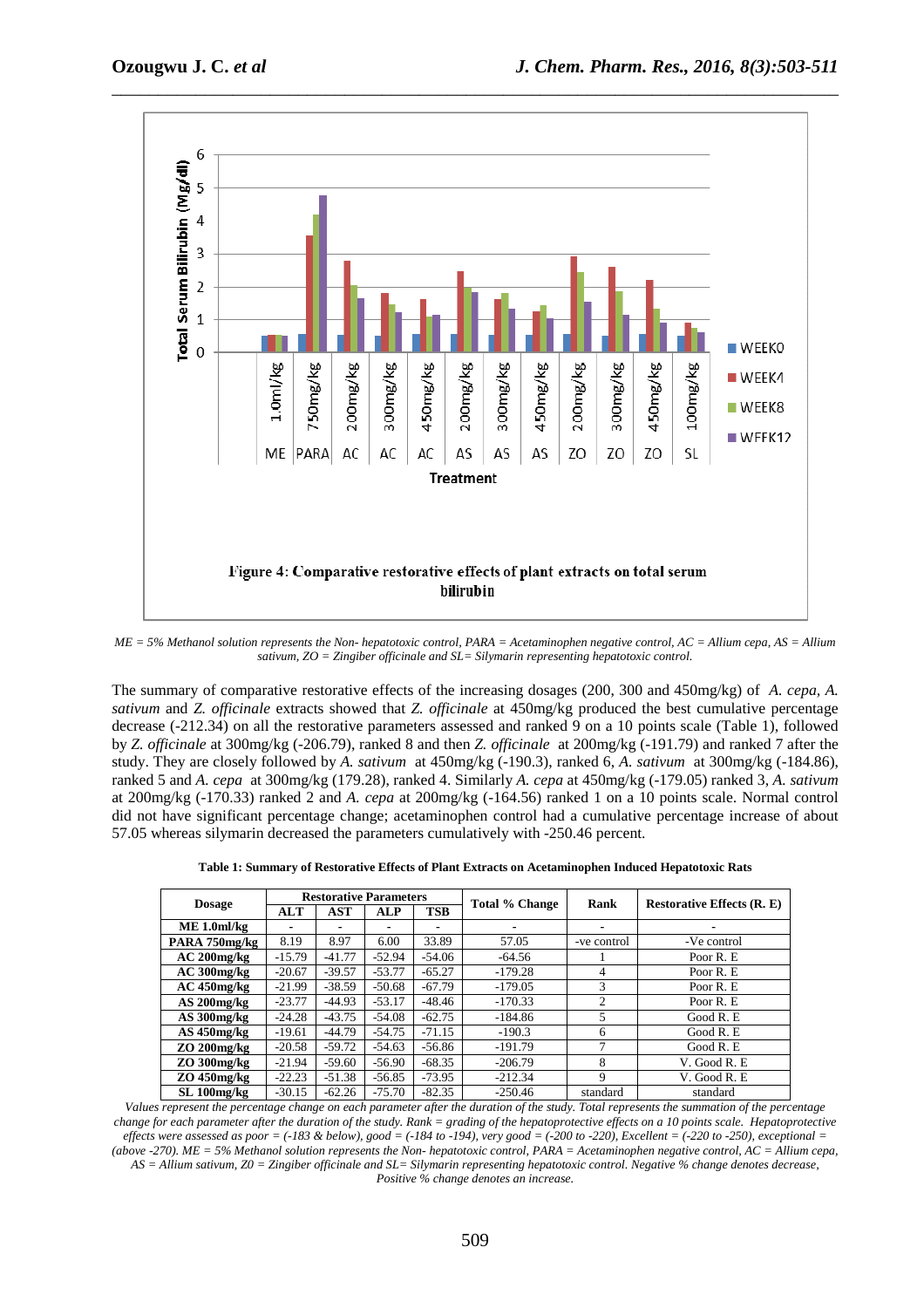The liver is the largest solid organ, the largest gland and the main metabolic organ of the body [1]**.** Its primary function is to control the flow and safety of substances absorbed from the digestive system before distribution of these substances to the systemic circulatory system [20]. The liver is expected not only to perform physiological functions but also to protect against the hazards of harmful drugs and chemicals. A total loss of liver function could leads to death within minutes, demonstrating the liver's great importance. Acetaminophen-induced liver toxicity is commonly used as an experimental model for the study of hepatoprotective effects of medicinal plant extracts and drugs [21; 22]**.** The significant increase observed in the level of serum aminotransferase in acetominophen treated rats compared to the normal rats in this study could be due to hepatocellular damage because these enzymes are normally located in the cytoplasm and released into the circulation after cellular damage [23]**.** Silymarin and the plant extracts treatment reduced the level of aminotransferase enzymes in the serum. The mechanism of action of the plant extracts could be by prevention of intracellular enzyme release through its membrane stabilizing and antioxidant effects [24]**.** The reduction in ALP levels by plant extracts may suggest repairing of rat's liver by plant extracts and the possible mechanism responsible for the protection of acetaminophen induced liver damage may be by its ability to act as a free radical scavenger thereby intercepting those radicals involved in acetaminophen metabolism. Elevated total serum bilirubin observed in acetaminophen hepatotoxic rats suggested abnormal conjugation of bilirubin by the liver due to generalized hepatocellular damage [25]. Decrease in total serum bilirubin observed in this study was reported by previous works [26]**.** The possible mechanism of action of plant extracts that decreased total serum bilirubin may be through their antioxidative effects, because plant extracts have active ingredients that are capable of free radical scavenging in living system [27]**.** Among the three plant extracts used at different dosages 200, 300 and 450mg/kg, *Zingiber officinale* extracts at 450mg/kg produced the best restorative effect on acetaminophen induced hepatotoxic rats followed by *Zingiber officinale* at 300mg/kg, *Zingiber officinale* at 200mg/kg, *Allium sativum* at 450mg/kg, *Allium sativum* at 300mg/kg, *Allium cepa* at 300mg/kg, *Allium cepa* at 450mg/kg, *Allium sativum* at 300mg/kg and finally *Allium cepa* at 200mg/kg respectively.

\_\_\_\_\_\_\_\_\_\_\_\_\_\_\_\_\_\_\_\_\_\_\_\_\_\_\_\_\_\_\_\_\_\_\_\_\_\_\_\_\_\_\_\_\_\_\_\_\_\_\_\_\_\_\_\_\_\_\_\_\_\_\_\_\_\_\_\_\_\_\_\_\_\_\_\_\_\_

#### **CONCLUSION**

Overall, the result of the present study indicated that *Allium cepa*, *Allium sativum* and *Zingiber officinale* demonstrated a significant restorative effect against acetaminophen induced liver toxicity in rats. Morever *Zingiber officinale* showed the best significant restorative effect in comparison to *Allium cepa* and *Allium sativum*.

#### **REFERENCES**

[1] Butura, A. (**2008**). *Drug and Alcohol Induced Liver toxicity*. Ph. D Thesis Department of Physiology and Pharmacology Karolinska Institutet, Stockholom, Sweden. 55 pp.

[2] Holt, M. A., Ju, C. (**2005**). *The American Association of Pharmaceutical scientists Journal*, 8(1): 6 – 15.

[3] Kaplowitz, N. (**2001**). *Drug safety*, 24(7): 483 – 490.

[4] Norris , P. A., Lewis , J. H. (**2008**). *Current Opinion in Gastroenterology,* 24(3): 287 - 297.

[5] Madusolomuo, M. A., Okoye, Z. S. (**1995**). *Journal of Medical Research*, 123: 443 – 444

[6] Maiti, R., Jana, D., Das, U. K., Ghosh, D. (**2004**). *Journal of Ethnoparmacology*, 92(1): 85 - 91.

[7] Ozougwu, J. C. (**2011**). *Pharmacologyonline*, 3: 1481 – 1490

[8] Ozougwu, J. C., Eyo, J. E. (**2014**). *African Journal of Biotechnology*, **2014**, 13(26): 2679 – 2688.

[9] Ozougwu, J. C., Eyo, J. E., Obimba, K. C., Soniran, O. T., Duru, M. K. (**2014**). *World Journal of Medical Sciences*, 11(3): 397 – 404.

[10]Ozougwu, J. C., Elom, M. O., Obimba, K. C., Obiukwu, C. E., Usanga, V. U. (**2016**). *Journal of Chemical and Pharmaceutical Research,* 8(2): 597 – 603.

[11]Chattopadhyay, R. R. (**2003**). *Journal of Ethanopharmacology,* 89: 217 - 219.

[12]Boyd, E. M., Hogan, S. E. (**1968**). *Canadian Journal of Physiology and Pharmacology*, 46: 239 – 245.

[13]Rafi, K. P., Aleemuddin. M. A., Sravani, K., Krishna, K. S. (**2013**). *European Journal of Zoological Research*,  $2(4)$ :  $25 - 31$ .

[14]Iqbal, J. M., Dewan, F. Z., Chowdhury, S. A., Mamun, M. I. R., Moshiuzzaman, M., Begum, M. (**2007**). *Bangladesh Journal of Pharmacology*, 2: 43 – 48.

[15]Sumy, A. K., Jahan, N., Sultana, N., Amin, S. M. R. (**2011**). *Journal of Bangladesh Society of Physiologist*,  $6(1): 10 - 15.$ 

[16]Yuvaraj, P., Subramoniam, A. (**2009**). *J. Basic Clin. Physio. and Pharmacol*., 20: 169 – 177.

- [17]Reitman, S., Frankel, S. (**1957**). *American Journal of Clinical Pathology*, 28: 56 61.
- [18]King, P. R., King, E. J. (**1984**). *Journal of Clinical Pathology*, 7: 322 325.
- [19]Mallory, H. T., Evelyn, K. A. (**1937**). *Journal of Biological Chemistry*, 119: 481 490.

[20]Allen, S. E. (**2002**). *The liver: Anatomy, Physiology, Disease and Treatment*. North Eastern University Press, USA.

[21]Plaa, G. L., Hewitt, W. R. (**1982**). Biotransformation products and cholestasis. Progress In Liver, 7: 179 - 194.